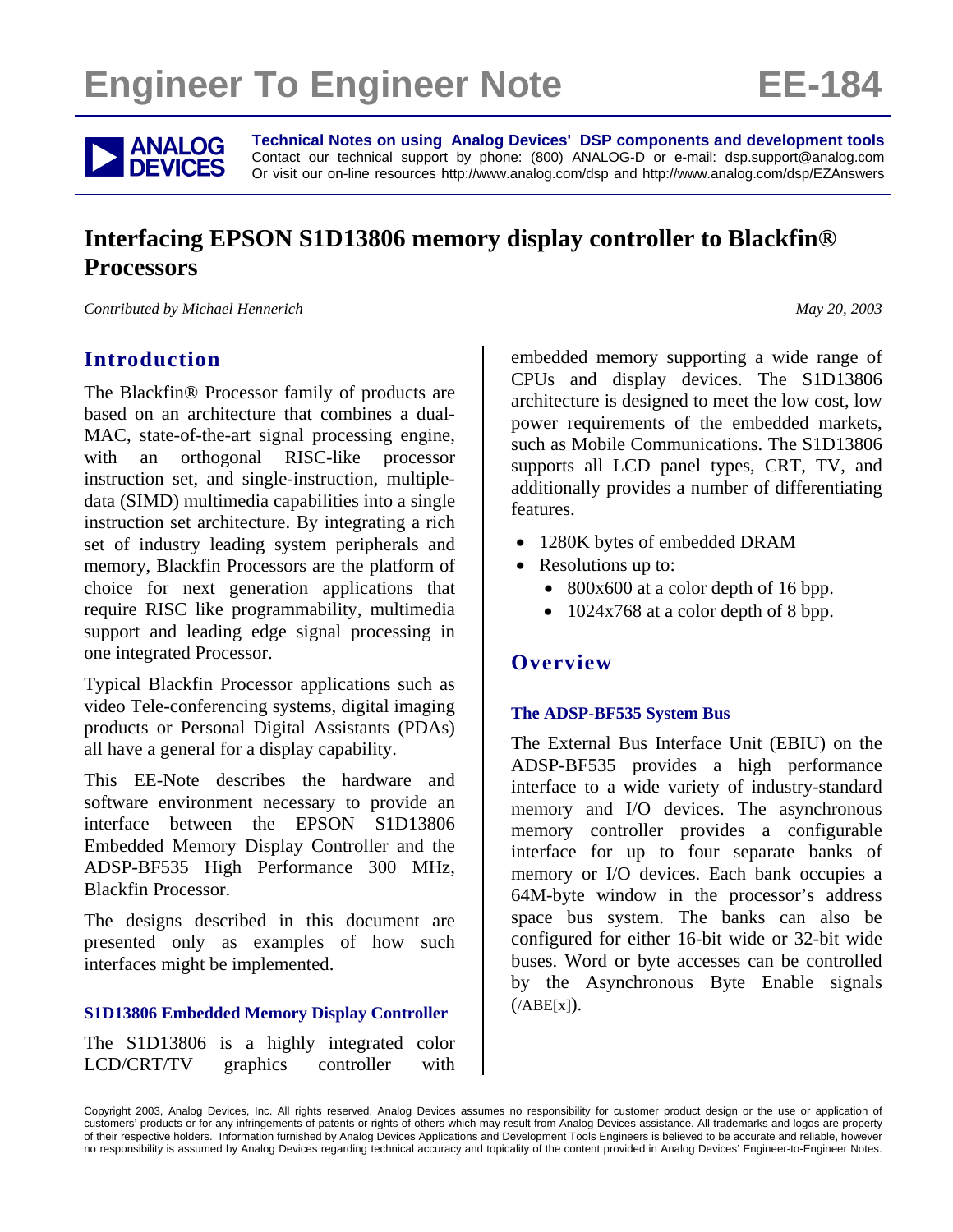

This section provides an overview of the operation of the CPU bus in order to establish interface requirements.

#### **Asynchronous Memory Access Cycles**

Once an address in the LCD block of memory is placed on the external address bus

(ADD[2:25],  $ABE3$ ), the LCD chip select  $(CS)$  is driven low by  $/AMS[x]$ . The read or write enable signals (/ARE or /AWE) are driven low for the appropriate cycle and ARDY is driven low to insert wait states into the cycle. /ABE0 in conjunction with /ABE1 allows an external logic /WE0 (write low byte) and /WE1 (write high byte) byte steering.

[Figure 1](#page-1-0) illustrates a typical Blackfin asynchronous memory write cycles to the LCD controller interface.

<span id="page-1-0"></span>

*Figure 1: ADSP-BF535 Write Cycle*

#### **S1D13806 Host Bus Interface**

The S1D13806 directly supports multiple processors. The S1D13806 implements a 16-bit generic little endian Host Bus Interface which is most suitable for direct connection to the ADSP-BF535 microprocessor.

The Generic Host Bus Interface is selected by the S1D13806 on the rising edge of /RESET. After releasing reset the bus interface signals assume their selected configuration. For details on S1D13806 configuration, refer to the "S1D13806 Technical Manual".

**Note:** At reset, the Register/Memory Select bit in the Miscellaneous Register (REG[001h] bit 7) is set to 1. This means that only REG[000h] (readonly) and REG[001h] are accessible until a write to REG[001h] sets bit 7 to 0 making all registers accessible. When debugging a new hardware design, this can sometimes give the appearance that the interface is not working, so it is important to remember to clear this bit before proceeding with debugging.

#### **Host Bus Interface Pin Mapping**

[Table 1](#page-1-1) shows the functions of each Host Bus Interface signal.

| ADSP-BF535 Pin Name           | S1D13806 Pin Name |
|-------------------------------|-------------------|
| $ADDR[2:20]$ , $ABE3$         | AB[1:20]          |
| DATA[0:15]                    | DB[0:15]          |
| $f_{//AWE, /ABE0, A20, A21)}$ | /WE0              |
| $f_{(/AWE, /ABE1, A20, A21)}$ | /WE1              |
| /ARE                          | /RD               |
|                               | RD/WR             |
| /AMS[x]                       | /CS               |
| ADDR21                        | M/R               |
| $+V_{DD}$                     | AB <sub>0</sub>   |
| <b>ARDY</b>                   | /WAIT             |
| $+V_{DD}$                     | /BS               |
| <b>CLKOUT</b>                 | <b>BUSCLK</b>     |
| /RESET                        | /RESET            |

<span id="page-1-1"></span>*Table 1: Host Bus Interface Pin Mapping*

#### **Host Bus Interface Signal Descriptions**

The S1D13806 Generic Host Bus Interface requires the following signals.

• BUSCLK is a clock input which is required by the S1D13806 Host Bus Interface. It is separate from the input clock (CLKI) and is typically driven by the host CPU system clock (CLKOUT).

• The address inputs AB[1:20], and the data bus DB[0:15], connect directly to the ADSP-BF535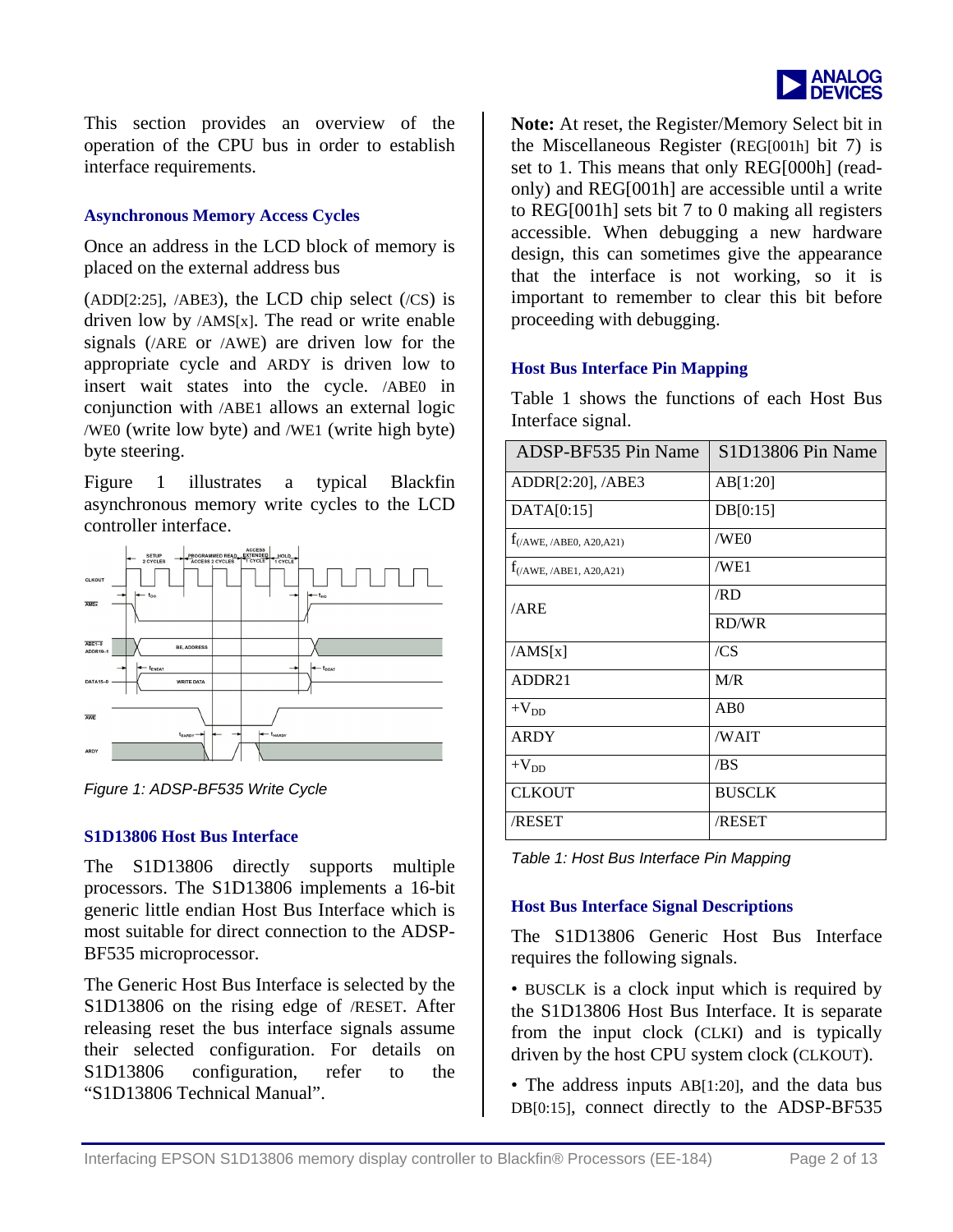

address ( ADDR[2:20] , /ABE3 ) and data bus (DATA[0:15] ), respectively. CONF[3:0] must be set to select the Generic Host Bus Interface with little endian mode.

• M/R (memory/register) selects between memory or register access. It may be connected to an address line, allowing system address ADDR21 to be connected to the M/R line.

• Chip Select (/CS) must be driven low by /AMS[x] whenever the S1D13806 is accessed by the ADSP-BF535.

• /WE0 (the low byte write enable signal) is connected to an external decode logic. /AWE, in conjunction with address bit 0 (/ABE0), allow byte steering of write operations to register memory space. All other accesses are 16-bits wide (/WE1 and /WE0 asserted simultaneously).

• /WE1 (the high byte write enable signal) is connected to an external decode logic. /AWE, in conjunction with address bit 0 (/ABE1), allow byte steering of write operations to register memory space. All other accesses are 16-bits wide (/WE1 and /WE0 asserted simultaneously).

• /RD and RD/WR connected to /ARE (the read enable signal from the ADSP-BF535) and must be driven low when the ADSP-BF535 is reading data from the S1D13806. This causes all read accesses to be 16-bits wide.

• /WAIT connected to ARDY and is a signal output from the S1D13806 that indicates the ADSP-BF535 must wait until data is ready (read cycle) or accepted (write cycle) on the host bus. Since ADSP-BF535 accesses to the S1D13806 may occur asynchronously to the display update, it is possible that contention may occur in accessing the S1D13806 internal registers and/or display buffer. The /WAIT line resolves these contentions by forcing the host to wait until the resource arbitration is complete.

• The /BS and AB0 signals are not used for the Generic Host Bus Interface and should be connect to  $V_{DD}$ 

#### **Hardware Description**

[Figure 2](#page-3-0) shows a typical implementation utilizing the S1D13806 memory mapped into the ADSP-BF535 address space.

#### **S1D13806 Hardware Configuration**

The S1D13806 latches CONF7 through CONF0 to allow selection of the bus mode and other configuration data on the rising edge of /RESET. For details on configuration, refer to the *S1D13806 Hardware Functional Specification*. [Table 2](#page-2-0) shows the configuration settings important to the Generic Host Bus Interface used by the ADSP-BF535 .

| <b>S1D13806 Pin</b><br><b>Name</b> | state of this pin at rising<br>edge of /RESET                                     |
|------------------------------------|-----------------------------------------------------------------------------------|
| <b>CONF[3:0]</b>                   | 0000 = Generic Host Bus<br>Interface, little endian, active<br>low /WAIT selected |
| CONF4                              | Reserved. Must be tied<br>tΩ<br>ground                                            |
| CONF <sub>5</sub>                  | $0 = BUSCLK$ input not divided                                                    |
| CONF6                              | $1 = /WAIT$ is always driven                                                      |

<span id="page-2-0"></span>*Table 2: Summary of Power-On/Reset Options*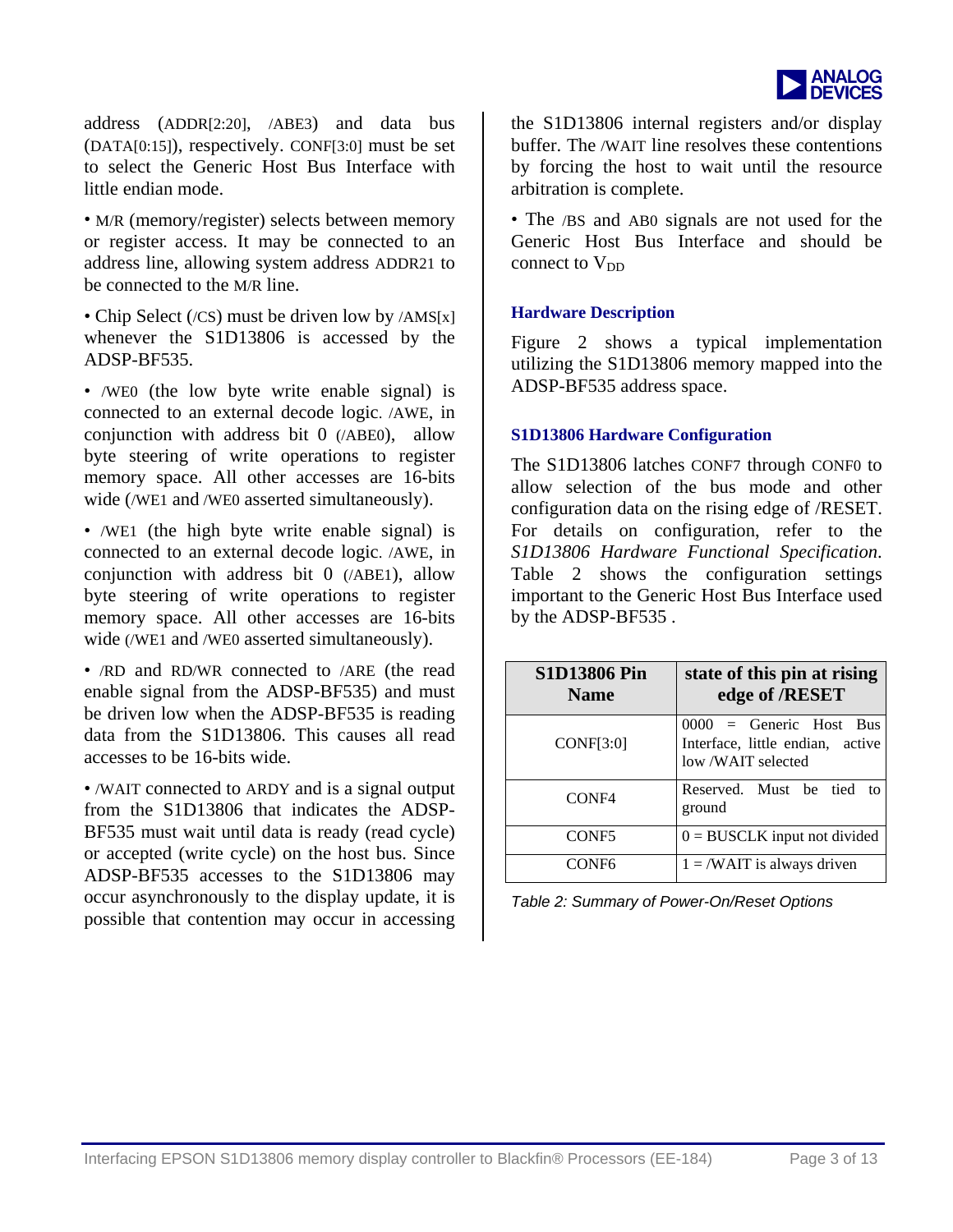

<span id="page-3-0"></span>

*Figure 2: Typical Implementation of ADSP-BF535 to S1D13806 Interface*

#### **Register/Memory Mapping**

The ADSP-BF535 supports four asynchronous memory regions. Each has a unique memory select (AMS[x]) associated with it, shown in the [Table 3.](#page-3-1)

| <b>Memory Bank</b> | <b>Address Start</b> | <b>Address End</b> |
|--------------------|----------------------|--------------------|
| <b>AMS[0]</b>      | 2000 0000            | 23FF FFFF          |
| AMS[1]             | 2400 0000            | 27FF FFFF          |
| <b>AMS[2]</b>      | 2800 0000            | 2BFF FFFF          |
| AMS[3]             | 2C00 0000            | 2FFF FFFF          |

<span id="page-3-1"></span>*Table 3: Register/Memory Mapping* 

The S1D13806 is a memory-mapped device. The internal registers are mapped in the lower address space starting at zero. The display buffer requires 1.25M bytes and is mapped in the third and fourth megabytes (0x20 0000 to 0x33 FFFF).

| A21      | A20      | A12      | <b>Physical</b><br><b>Address Range</b> | <b>Function</b>                       |
|----------|----------|----------|-----------------------------------------|---------------------------------------|
| $\Omega$ | $\Omega$ | $\Omega$ | $0h2x000000$ to<br>0h2x00 01FF          | Registers<br>Control<br>Decoded       |
| $\theta$ | $\Omega$ |          | $0h2x001000$ to<br>$0h2x00$ 1FFF        | MediaPlug<br><b>Registers Decoded</b> |
| 0        | 1        | X        | $0h2x100000$ to<br>$0h2x1F$ FFFF        | <b>BitBLT</b><br>Registers<br>Decoded |
| 1        | X        | X        | $0h2x200000$ to<br>$0h2x33$ FFFF        | <b>Buffer</b><br>Display<br>Decoded   |

 $x = don't care$ 

<span id="page-3-2"></span>*Table 4: Typical Register/Memory Mapping*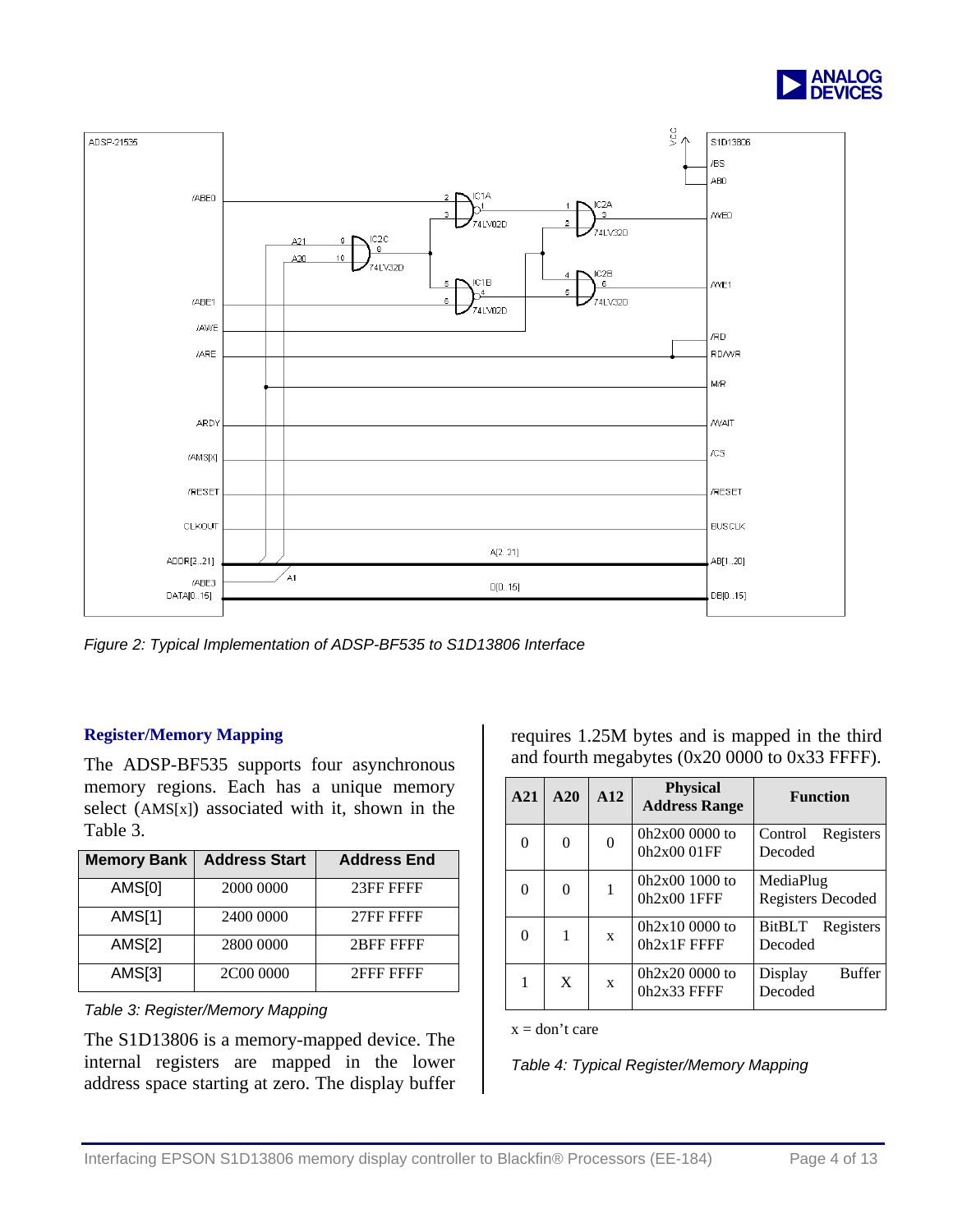

A typical im plementation as shown in the schematic has the Mem ory/Register select pin (M/R) connected to ADSP-BF535 address line ADD21. ADD21 selects between the S1D13806 display buffer (ADD21=1) and internal registers (ADD21=0). This implementation decodes as shown in the [Table 4.](#page-3-2)

Note: The ADSP-BF535 provides 64M byte of address space. Since the ADSP-BF535 address bits ADDR[22:25] are ignored, the S1D13806 registers and display buffer are aliased within the allocated address space. If aliasing is undesirable, the address space must be fully decoded.

#### **ADSP-BF535 Configuration**

In the ADSP-BF535 Asynchronous Memory Global Control Register (EBIU\_AMGCTL), the AMCKEN bit must be set to 1, in order to enable CLKOUT for asynchronous memory region accesses. Enable 16-bit packing mode by setting the BxPEN bit to 1, this sets the interface to operate using a 16-bit data bus.

In the Asynchronous Memory Bank Control x Register (EBIU\_AMBCTLx), the BxRDYEN bit must be set to 1 indicating that the state of ARDY is used to determine completion of access. The ARDY polarity bit BxRDYPOL must be set to 1, to complete transition if ARDY is sampled high. The S1D13806 timing requirements can be programmed using following bit fields and initialization values:

```
BxWAT[3:0]=0011 
BxRAT[3:0]=0011 
BxHT[1:0]=00BxST[1:0]=01BxTT[1:0]=01.
```
The frequency of CLKOUT output is programmed from the state of pins SSEL[1:0], MSEL[6:0] and DF during reset, and from PLL Control (PLL\_CTL) configuration registers of the ADSP-BF535, which can be changed on the fly.

The S1D13806 maximum BUSCLK frequency  $(f_{CLK} = 50MHz)$  is detailed in the S1D13806 Technical Manual. Tests conducted as part of this project have shown that the S1D13806 may work reliably up to BUSCLK frequencies < 70MHz, without dangerous overheating, but users should consult the data sheet for the S1D13806.

#### **Software**

A simple demo source on how to configure and run the S1D13806 is attached to this document.

The sample source initializes ADSP-BF535 asynchronous memory configuration registers, followed by the initialization of the S1D13806. The code in this example will perform initialization to the following specification: 640 x 480 CRT, 60Hz frame rate and 16bpp color depth.

Configuring the S1D13806 demo program for use with your target display is very easy. The source has been written such that it can directly use the information generated by the 13806cfg.exe utility program provided by Epson. You simply use the Epson utility to define your display device, and export the register values to a file (C header file for S1D13806 generic drivers s1d13806.h) which is then included by your project.

The S1D13806 configuration utilities and 3<sup>rd</sup> party or sample display drivers are available on the internet at www.erd.epson.com.

### **References**

- 1. Analog Devices, Inc, ADSP-BF535 Blackfin Processor Hardware Reference
- 2. Analog Devices, Inc, ADSP-BF535 Blackfin Processor Datasheet
- 3. Epson Research and Development, Inc., *S1D13806 Hardware Functional Specification*, Document Number X28B-A-001-xx.
- 4. Epson Research and Development, Inc., *S1D13806 Programming Notes and Examples*, Document Number X28B-G-003-xx.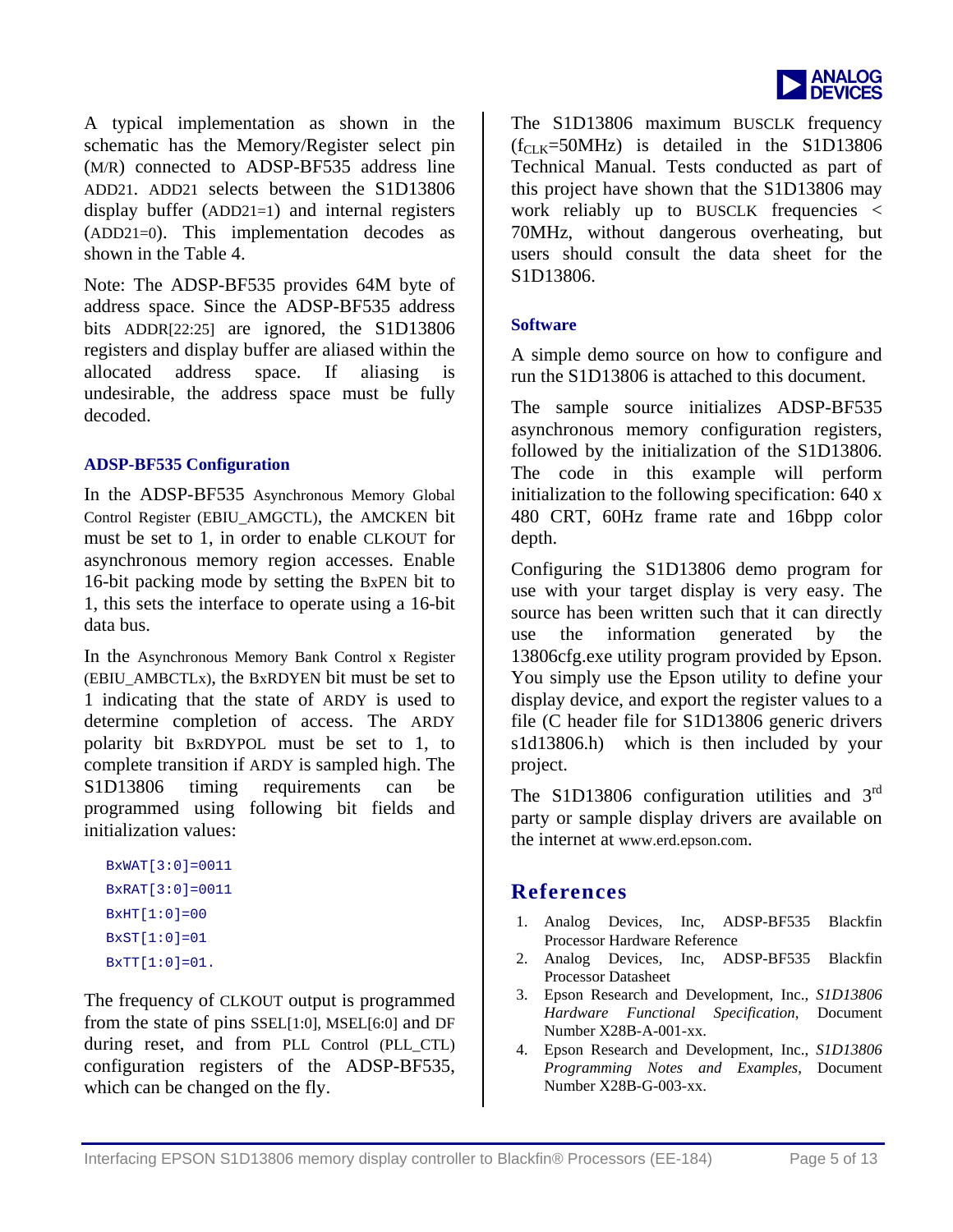

## **Source Code**

```
//---------------------------------------------------------------------------- 
// 
// File generated by S1D13806CFG.EXE 
// 
// Copyright (c) 2000,2001 Epson Research and Development, Inc. 
// All rights reserved. 
// 
// PLEASE NOTE: If you FTP this file to a non-Windows platform, make 
// sure you transfer this file using ASCII, not BINARY mode. 
// 
//---------------------------------------------------------------------------- 
// CRT: (active) 640x480 60Hz (PCLK=CLKI2=25.175MHz) 
// Memory: Embedded SDRAM (MCLK=CLKI3=50.000MHz) (BUSCLK=65.000MHz) 
#define S1D_DISPLAY_WIDTH 640 
#define S1D_DISPLAY_HEIGHT 480 
#define S1D_DISPLAY_BPP 16
```

```
#define S1D_DISPLAY_SCANLINE_BYTES 1280 
#define S1D_PHYSICAL_VMEM_ADDR 0x24200000L 
#define S1D_PHYSICAL_VMEM_SIZE 0x140000L 
#define S1D_PHYSICAL_REG_ADDR 0x24000000L 
#define S1D_PHYSICAL_REG_SIZE 0x200
#define S1D_DISPLAY_PCLK 25175 
#define S1D_PALETTE_SIZE 256 
#define S1D_FRAME_RATE 60
#define S1D_POWER_DELAY_ON 0 
#define S1D_POWER_DELAY_OFF 120 
#define S1D_CRT 
#define S1D_HWBLT 
#define S1D_REGDELAYOFF 0xFFFE
#define S1D_REGDELAYON 0xFFFF
```

```
#define S1D_WRITE_PALETTE(p,i,r,g,b) \setminus\left\{ \begin{array}{c} \end{array} \right\}((\text{volatile SID\_VALUE*})(p))[0x1E2/sizeof(S1D\_VALUE)] = (S1D\_VALUE)(i); \ \ \ \ \ \ \((\text{volatile SID\_VALUE*})(p))[0x1E4/sizeof(S1D_VALUE)] = (S1D_VALUE)(r); \
     ((\text{volatile SID\_VALUE*})(p))[0x1E4/sizeof(S1D_VALUE)] = (S1D_VALUE)(g); \
```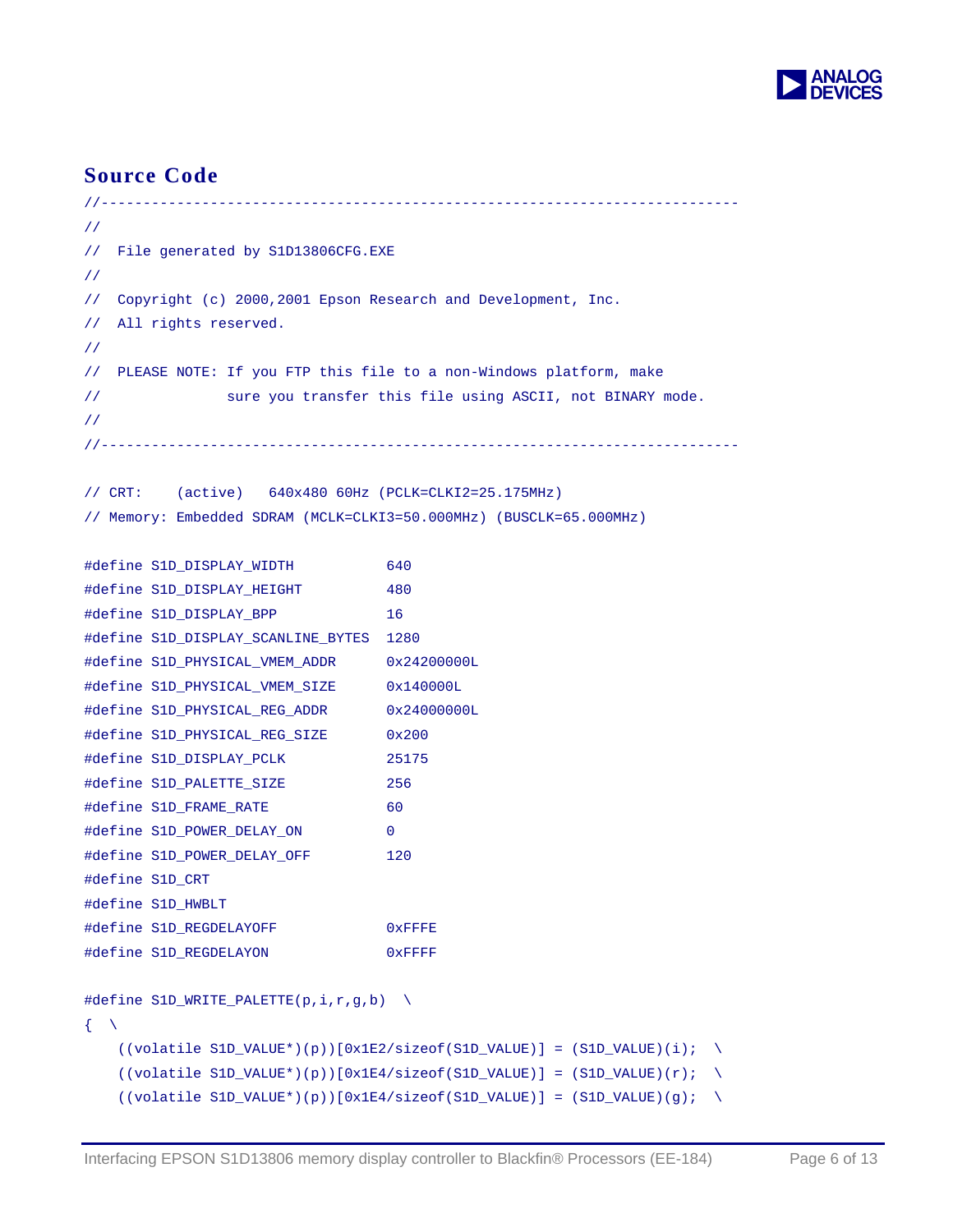

```
((\text{volatile SID\_VALUE*})(p))[0x1E4/sizeof(S1D_VALUE)] = (S1D_VALUE)(b); \
} 
#define S1D_READ_PALETTE(p,i,r,g,b) \setminus\left\{ \begin{array}{c} \end{array} \right.((\text{volatile SID\_VALUE*})(p))[0x1E2/sizeof(S1D\_VALUE)] = (S1D\_VALUE)(i); \ \ \ \ \ \ \r = ((volationile SID_VALUE*)(p))[0x1E4/sizeof(S1D_VALUE));
    q = ((volation1e S1D VALUE*)(p))[0x1E4/sizeof(S1D VALUE)]; \quad \b = ((volation1E * (p))[0x1E4/sizeof(S1DVALUE));
} 
typedef unsigned short S1D_INDEX; 
typedef unsigned char S1D_VALUE; 
typedef struct 
{ 
    S1D_INDEX Index;
     S1D_VALUE Value; 
} S1D_REGS; 
static S1D_REGS aS1DRegs[] =
{ 
     {0x0001,0x00}, // Miscellaneous Register 
     {0x01FC,0x00}, // Display Mode Register 
     {0x0004,0x00}, // General IO Pins Configuration Register 0 
     {0x0005,0x08}, // General IO Pins Configuration Register 1 
     {0x0008,0x00}, // General IO Pins Control Register 0 
     {0x0009,0x00}, // General IO Pins Control Register 1 
     {0x0010,0x02}, // Memory Clock Configuration Register 
     {0x0014,0x00}, // LCD Pixel Clock Configuration Register 
     {0x0018,0x02}, // CRT/TV Pixel Clock Configuration Register 
     {0x001C,0x02}, // MediaPlug Clock Configuration Register 
     {0x001E,0x02}, // CPU To Memory Wait State Select Register 
     {0x0021,0x03}, // DRAM Refresh Rate Register 
     {0x002A,0x00}, // DRAM Timings Control Register 0 
     {0x002B,0x01}, // DRAM Timings Control Register 1 
     {0x0020,0x80}, // Memory Configuration Register 
     {0x0030,0x25}, // Panel Type Register 
     {0x0031,0x00}, // MOD Rate Register 
     {0x0032,0x4F}, // LCD Horizontal Display Width Register 
     {0x0034,0x12}, // LCD Horizontal Non-Display Period Register 
     {0x0035,0x01}, // TFT FPLINE Start Position Register 
     {0x0036,0x0B}, // TFT FPLINE Pulse Width Register
```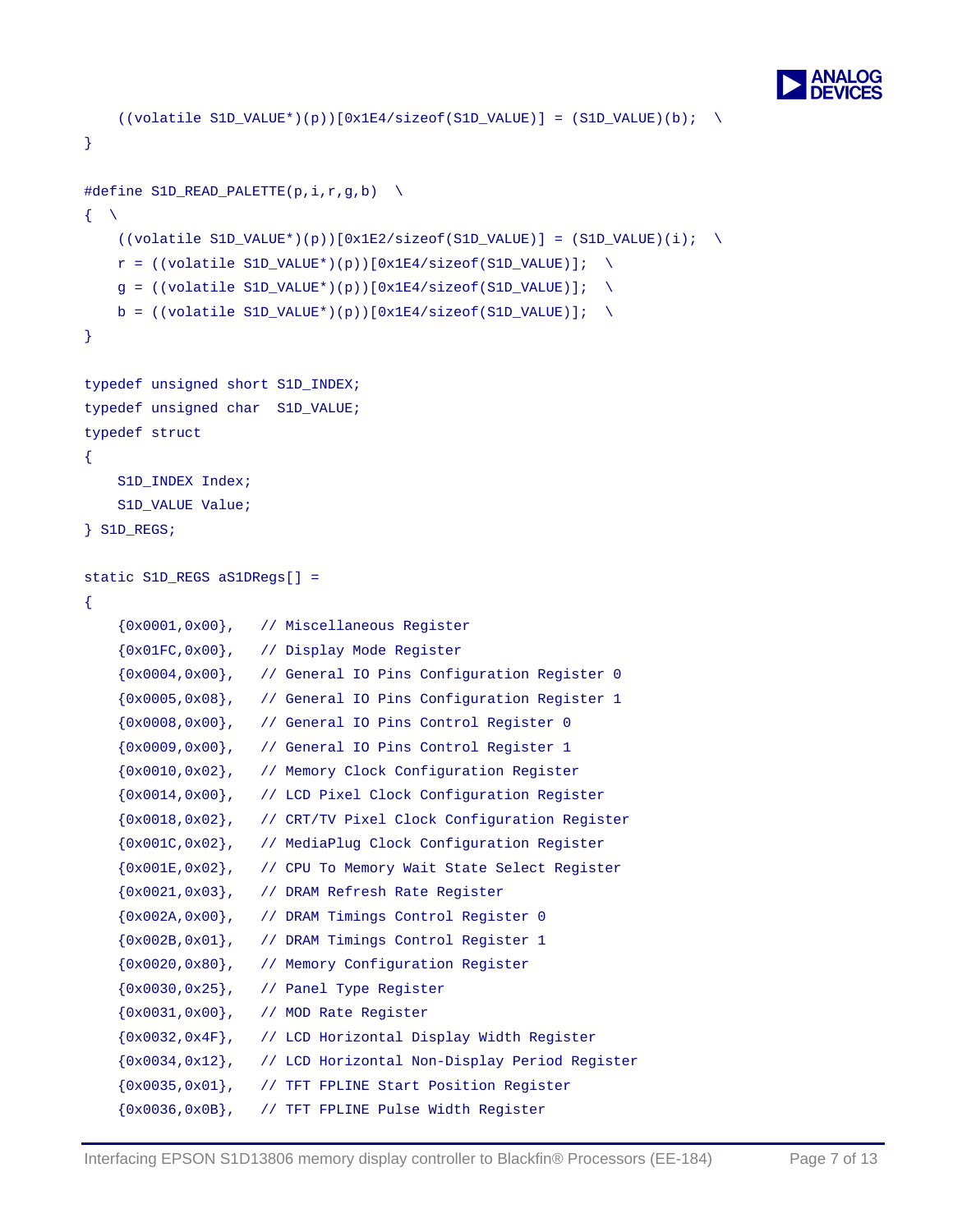```
ANALOG<br>DEVICES
```

| ${0x0038,0xDF}$ ,    | // LCD Vertical Display Height Register 0              |
|----------------------|--------------------------------------------------------|
| $\{0x0039, 0x01\}$ , | // LCD Vertical Display Height Register 1              |
| $\{0x003A, 0x2C\}$ , | // LCD Vertical Non-Display Period Register            |
| $\{0x003B, 0x0A\}$ , | // TFT FPFRAME Start Position Register                 |
| $\{0x003C, 0x01\}$ , | // TFT FPFRAME Pulse Width Register                    |
| $\{0x0040, 0x05\}$ , | // LCD Display Mode Register                           |
| $\{0x0041, 0x00\}$ , | // LCD Miscellaneous Register                          |
| $\{0x0042, 0x00\}$ , | // LCD Display Start Address Register 0                |
| $\{0x0043, 0x00\}$ , | // LCD Display Start Address Register 1                |
| $\{0x0044, 0x00\}$ , | // LCD Display Start Address Register 2                |
| $\{0x0046, 0x80\}$ , | // LCD Memory Address Offset Register 0                |
| $\{0x0047, 0x02\}$ , | // LCD Memory Address Offset Register 1                |
| $\{0x0048, 0x00\}$ , | // LCD Pixel Panning Register                          |
| $\{0x004A, 0x00\}$ , | // LCD Display FIFO High Threshold Control Register    |
| $\{0x004B, 0x00\}$ , | // LCD Display FIFO Low Threshold Control Register     |
| $\{0x0050, 0x4F\}$ , | // CRT/TV Horizontal Display Width Register            |
| $\{0x0052, 0x13\}$ , | // CRT/TV Horizontal Non-Display Period Register       |
| $\{0x0053, 0x01\}$ , | // CRT/TV HRTC Start Position Register                 |
| $\{0x0054, 0x0B\}$ , | // CRT/TV HRTC Pulse Width Register                    |
| $\{0x0056, 0xDF\}$ , | // CRT/TV Vertical Display Height Register 0           |
| $\{0x0057, 0x01\}$ , | // CRT/TV Vertical Display Height Register 1           |
| $\{0x0058, 0x2B\}$ , | // CRT/TV Vertical Non-Display Period Register         |
| $\{0x0059, 0x09\}$ , | // CRT/TV VRTC Start Position Register                 |
| $\{0x005A, 0x01\}$ , | // CRT/TV VRTC Pulse Width Register                    |
| $\{0x005B, 0x18\}$ , | // TV Output Control Register                          |
| $\{0x0060, 0x05\}$ , | // CRT/TV Display Mode Register                        |
| $\{0x0062, 0x00\}$ , | // CRT/TV Display Start Address Register 0             |
| $\{0x0063, 0x00\}$ , | // CRT/TV Display Start Address Register 1             |
| $\{0x0064, 0x00\}$ , | // CRT/TV Display Start Address Register 2             |
| $\{0x0066, 0x80\}$ , | // CRT/TV Memory Address Offset Register 0             |
| $\{0x0067, 0x02\}$ , | // CRT/TV Memory Address Offset Register 1             |
| $\{0x0068, 0x00\}$ , | // CRT/TV Pixel Panning Register                       |
| $\{0x006A, 0x00\}$ , | // CRT/TV Display FIFO High Threshold Control Register |
| $\{0x006B, 0x00\}$ , | // CRT/TV Display FIFO Low Threshold Control Register  |
| $\{0x0070, 0x00\}$ , | // LCD Ink/Cursor Control Register                     |
| $\{0x0071, 0x01\}$ , | // LCD Ink/Cursor Start Address Register               |
| $\{0x0072, 0x00\}$ , | // LCD Cursor X Position Register 0                    |
| $\{0x0073, 0x00\}$ , | // LCD Cursor X Position Register 1                    |
| $\{0x0074, 0x00\}$ , | // LCD Cursor Y Position Register 0                    |
| $\{0x0075, 0x00\}$ , | // LCD Cursor Y Position Register 1                    |
| $\{0x0076, 0x00\}$ , | // LCD Ink/Cursor Blue Color 0 Register                |
| $\{0x0077, 0x00\}$ , | // LCD Ink/Cursor Green Color 0 Register               |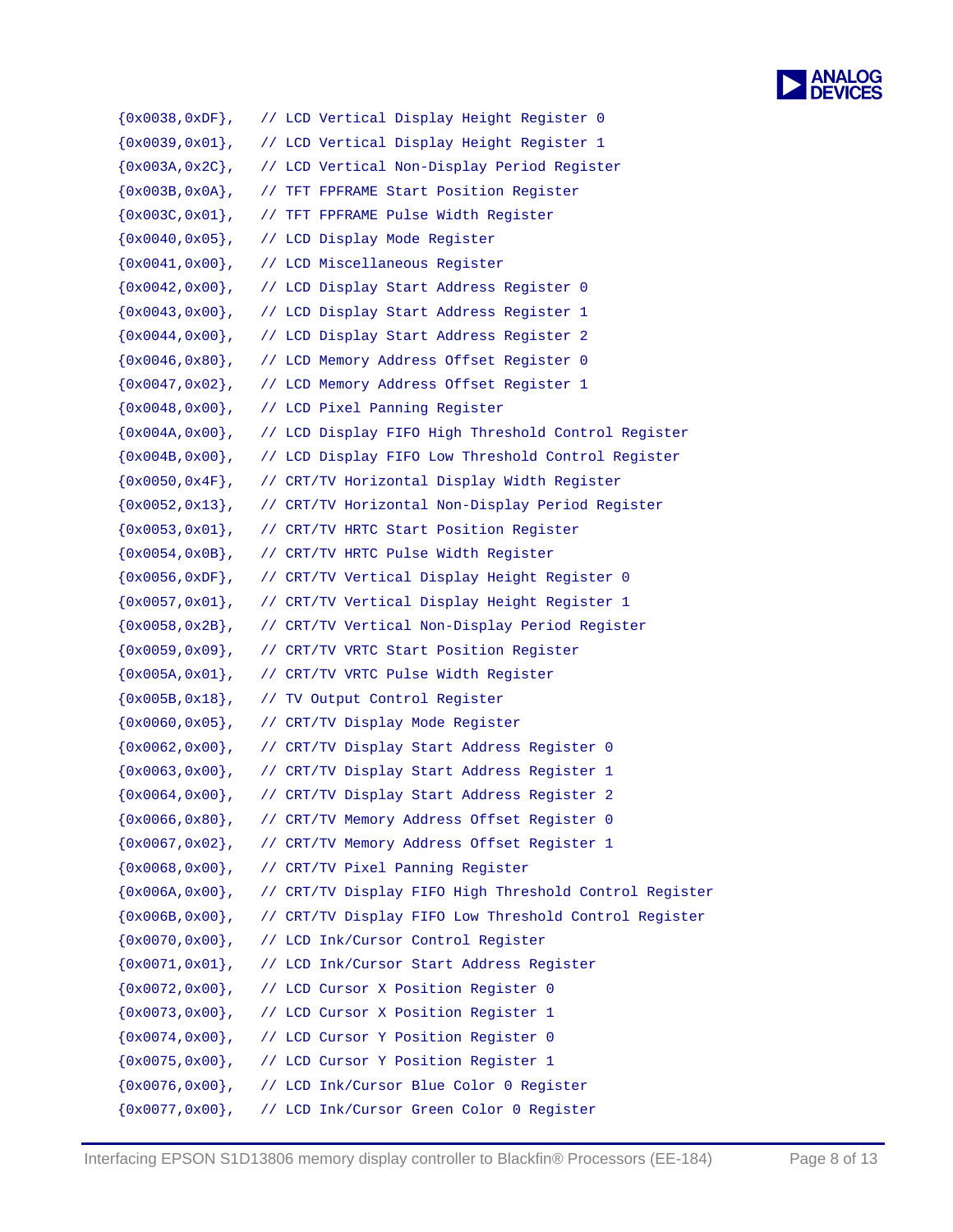

| $\{0x0078, 0x00\}$ , | // LCD Ink/Cursor Red Color 0 Register                 |
|----------------------|--------------------------------------------------------|
| $\{0x007A, 0x1F\}$ , | // LCD Ink/Cursor Blue Color 1 Register                |
| $\{0x007B, 0x3F\}$ , | // LCD Ink/Cursor Green Color 1 Register               |
| $\{0x007C, 0x1F\}$ , | // LCD Ink/Cursor Red Color 1 Register                 |
| ${0x007E, 0x00}$ ,   | // LCD Ink/Cursor FIFO Threshold Register              |
| $\{0x0080, 0x00\}$ , | // CRT/TV Ink/Cursor Control Register                  |
| $\{0x0081, 0x01\}$ , | // CRT/TV Ink/Cursor Start Address Register            |
| $\{0x0082, 0x00\}$ , | // CRT/TV Cursor X Position Register 0                 |
| $\{0x0083, 0x00\}$ , | // CRT/TV Cursor X Position Register 1                 |
| $\{0x0084, 0x00\}$ , | // CRT/TV Cursor Y Position Register 0                 |
| $\{0x0085, 0x00\}$ , | // CRT/TV Cursor Y Position Register 1                 |
| $\{0x0086, 0x00\}$ , | // CRT/TV Ink/Cursor Blue Color 0 Register             |
| $\{0x0087, 0x00\}$ , | // CRT/TV Ink/Cursor Green Color 0 Register            |
| $\{0x0088, 0x00\}$ , | // CRT/TV Ink/Cursor Red Color 0 Register              |
| $\{0x008A, 0x1F\}$ , | // CRT/TV Ink/Cursor Blue Color 1 Register             |
| $\{0x008B, 0x3F\}$ , | // CRT/TV Ink/Cursor Green Color 1 Register            |
| $\{0x008C, 0x1F\}$ , | // CRT/TV Ink/Cursor Red Color 1 Register              |
| ${0x008E, 0x00}$ ,   | // CRT/TV Ink/Cursor FIFO Threshold Register           |
| $\{0x0100, 0x00\}$ , | // BitBlt Control Register 0                           |
| $\{0x0101, 0x00\}$ , | // BitBlt Control Register 1                           |
| $\{0x0102, 0x00\}$ , | // BitBlt ROP Code/Color Expansion Register            |
| $\{0x0103, 0x00\}$ , | // BitBlt Operation Register                           |
| $\{0x0104, 0x00\}$ , | // BitBlt Source Start Address Register 0              |
| $\{0x0105, 0x00\}$ , | // BitBlt Source Start Address Register 1              |
| $\{0x0106, 0x00\}$ , | // BitBlt Source Start Address Register 2              |
| $\{0x0108, 0x00\}$ , | // BitBlt Destination Start Address Register 0         |
| $\{0x0109, 0x00\}$ , | // BitBlt Destination Start Address Register 1         |
| $\{0x010A, 0x00\}$ , | // BitBlt Destination Start Address Register 2         |
| ${0x010C, 0x00},$    | // BitBlt Memory Address Offset Register 0             |
| $\{0x010D, 0x00\}$ , | // BitBlt Memory Address Offset Register 1             |
| $\{0x0110, 0x00\}$ , | // BitBlt Width Register 0                             |
| $\{0x0111, 0x00\}$ , | // BitBlt Width Register 1                             |
|                      | $\{0x0112, 0x00\},$ // BitBlt Height Register 0        |
| $\{0x0113, 0x00\}$ , | // BitBlt Height Register 1                            |
| $\{0x0114, 0x00\}$ , | // BitBlt Background Color Register 0                  |
| $\{0x0115, 0x00\}$ , | // BitBlt Background Color Register 1                  |
| $\{0x0118, 0x00\}$ , | // BitBlt Foreground Color Register 0                  |
| $\{0x0119, 0x00\}$ , | // BitBlt Foreground Color Register 1                  |
| ${0x01E0,0x00}$ ,    | // Look-Up Table Mode Register                         |
|                      | $\{0x01E2, 0x00\}$ , // Look-Up Table Address Register |
| ${0x01F0, 0x10}$ ,   | // Power Save Configuration Register                   |
| ${0x01F1,0x00}$ ,    | // Power Save Status Register                          |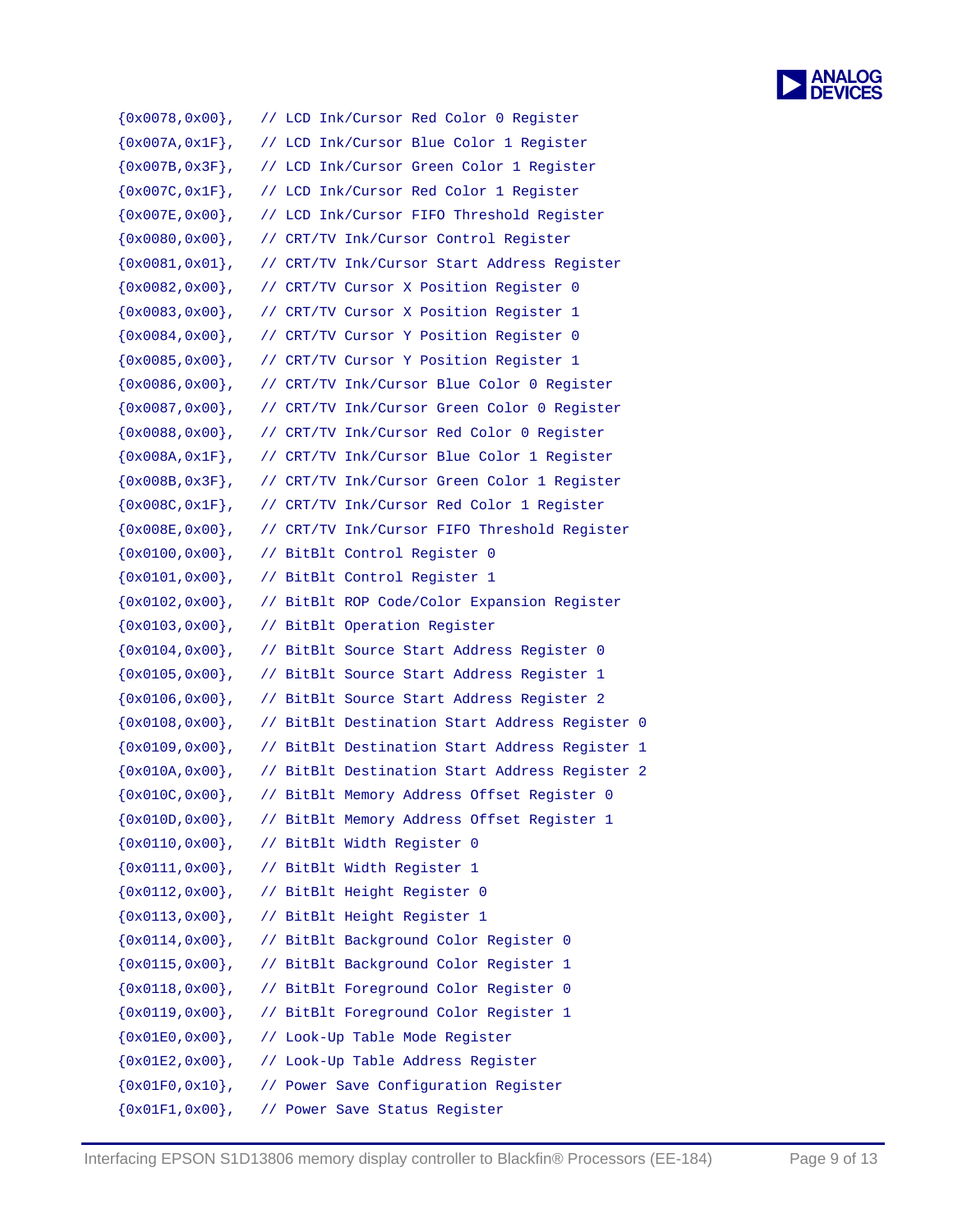

```
 {0x01F4,0x00}, // CPU-to-Memory Access Watchdog Timer Register 
     {0x01FC,0x02}, // Display Mode Register 
};
```
*Listing 1: Header file generated by the S1D13806CFG.EXE (EPSON)* 

```
/////////////////////////////////////////////////////////////////////////////// 
// 
// FILE: S1D13806.c 
// 
// Analog Devices Inc. 2003 
// 
/////////////////////////////////////////////////////////////////////////////// 
#include <stdio.h> 
#include <stdlib.h> 
#include <math.h> 
#include <defBF535.h> 
#include "S1D13806.h" 
/////////////////////////////////////////////////////////////////////////////// 
// defines 
/////////////////////////////////////////////////////////////////////////////// 
//first address of the display buffer memory 
#define pMem ((volatile unsigned short *) (S1D_PHYSICAL_VMEM_ADDR)) 
//starting address of the S1D13806 registers. 
#define pRegs ((volatile unsigned char *) (S1D_PHYSICAL_REG_ADDR)) 
//starting address of the S1D13806 BitBLT_Data register 
#define BitBLT_Data ((volatile unsigned short *) (S1D_PHYSICAL_REG_ADDR + 0x100000 )) 
/////////////////////////////////////////////////////////////////////////////// 
// function prototypes 
/////////////////////////////////////////////////////////////////////////////// 
unsigned short S1D13806_init(void); 
unsigned short S1D13806_clear_vmem(unsigned short color);
```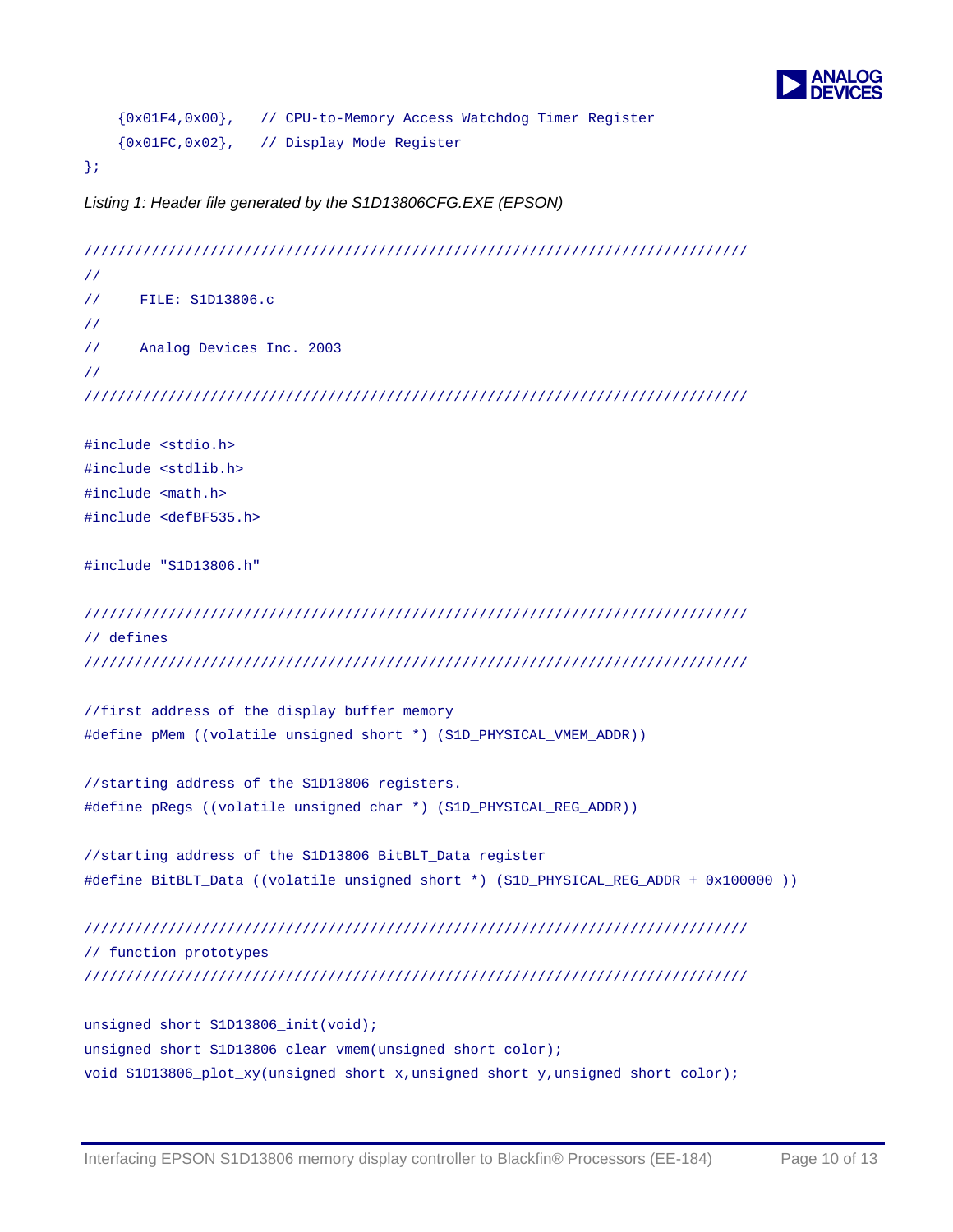

void S1D13806\_plot\_hline(unsigned short x1,unsigned short y1,unsigned short x2,unsigned short color);

void S1D13806\_plot\_vline(unsigned short x1,unsigned short y1,unsigned short y2,unsigned short color);

```
/////////////////////////////////////////////////////////////////////////////// 
// void main() 
///////////////////////////////////////////////////////////////////////////////
```

```
void main() 
{ 
      unsigned short lCnt,error=0; 
       // set Asynchronous Memory Control Registers 
       *((volatile unsigned short *) EBIU_AMGCTL) = 0x0025; 
       *((volatile int *) EBIU_AMBCTL0) = 0x33170000; 
       S1D13806_init(); 
       S1D13806 clear vmem(0);
      S1D13806_plot_hline(0,239,639,0xFFFF);
       S1D13806_plot_vline(0,0,479,0xFFFF); 
       for(lCnt=0 ; lCnt < 628 ; lCnt++) {
               S1D13806_plot_xy(lCnt,(unsigned short)( 100*cos((float)lCnt/100) +240),0x001F); 
               S1D13806_plot_xy(lCnt,(unsigned short)( 80*sin((float)lCnt/50) +240),0xF100); 
        } 
} 
// Configure S1D13806 Registers 
unsigned short S1D13806_init(void) 
{ 
      unsigned short i=0; 
      unsigned short error=0; 
       for( i=0; i<107; i++ ) 
       { 
                *( pRegs + aS1DRegs[i].Index) = aS1DRegs[i].Value; 
        }
```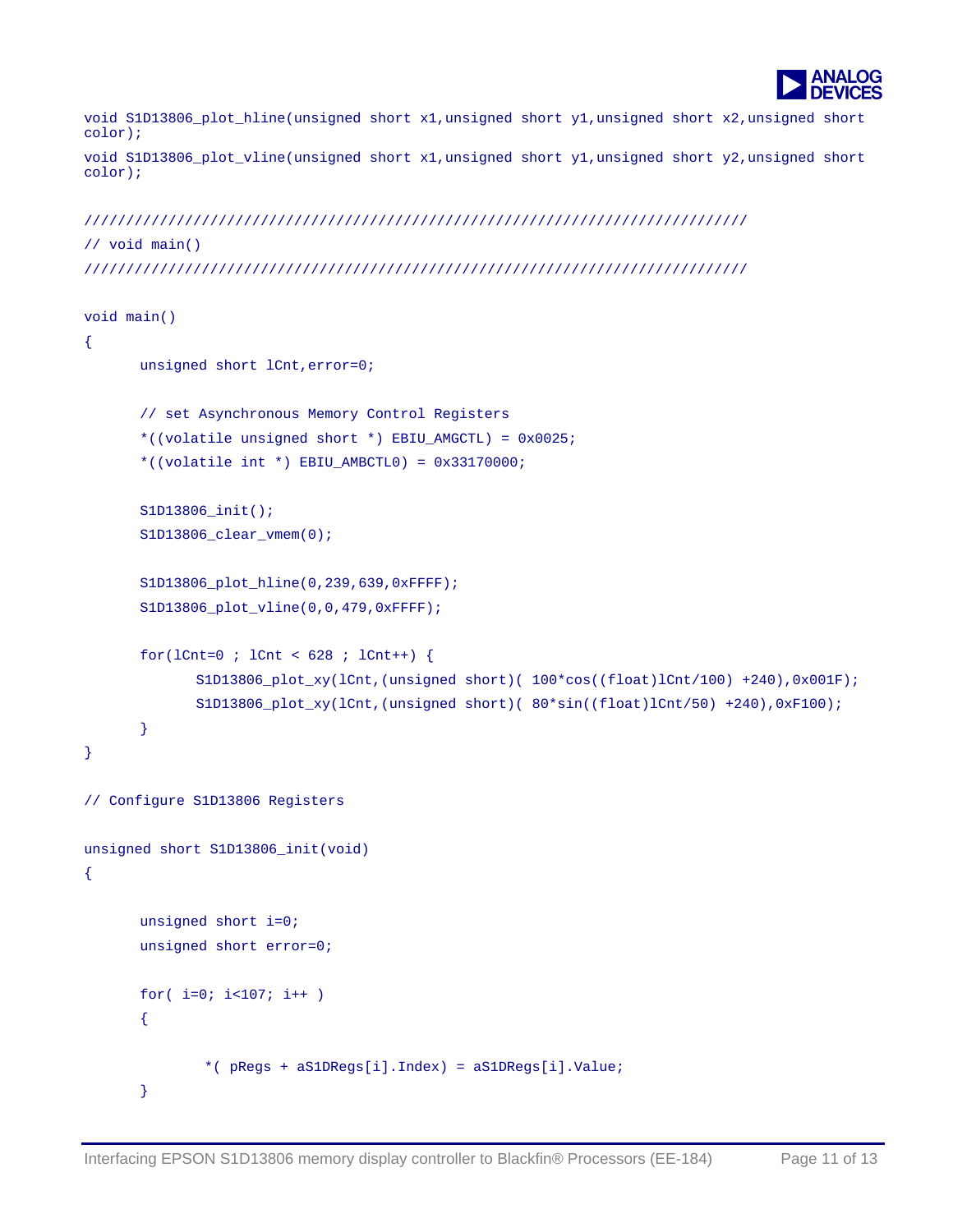

```
 return(error); 
} 
//Clear display memory 
unsigned short S1D13806_clear_vmem(unsigned short color) 
{ 
int lCnt; 
unsigned short error=0; 
       for (lCnt = 0; lCnt < (S1D_PHYSICAL_VMEM_SIZE/2); lCnt++) 
        { 
              *(pMem+lCnt) = color; 
        } 
return(error); 
} 
//One pixel at position (x,y) 
inline void S1D13806_plot_xy(unsigned short x,unsigned short y,unsigned short color) 
{ 
       *(pMem + ( ( y * (S1D_DISPLAY_WIDTH ) ) + x )) = color;
} 
//Horizontal line running to the right 
// x1,y1--------------------x2,y1 
void S1D13806_plot_hline(unsigned short x1,unsigned short y1,unsigned short x2,unsigned short 
color) 
{ 
unsigned short temp; 
      if (x1 > x2) //SWOP
        temp = x1;x1 = x2;x2 = temp; }
```